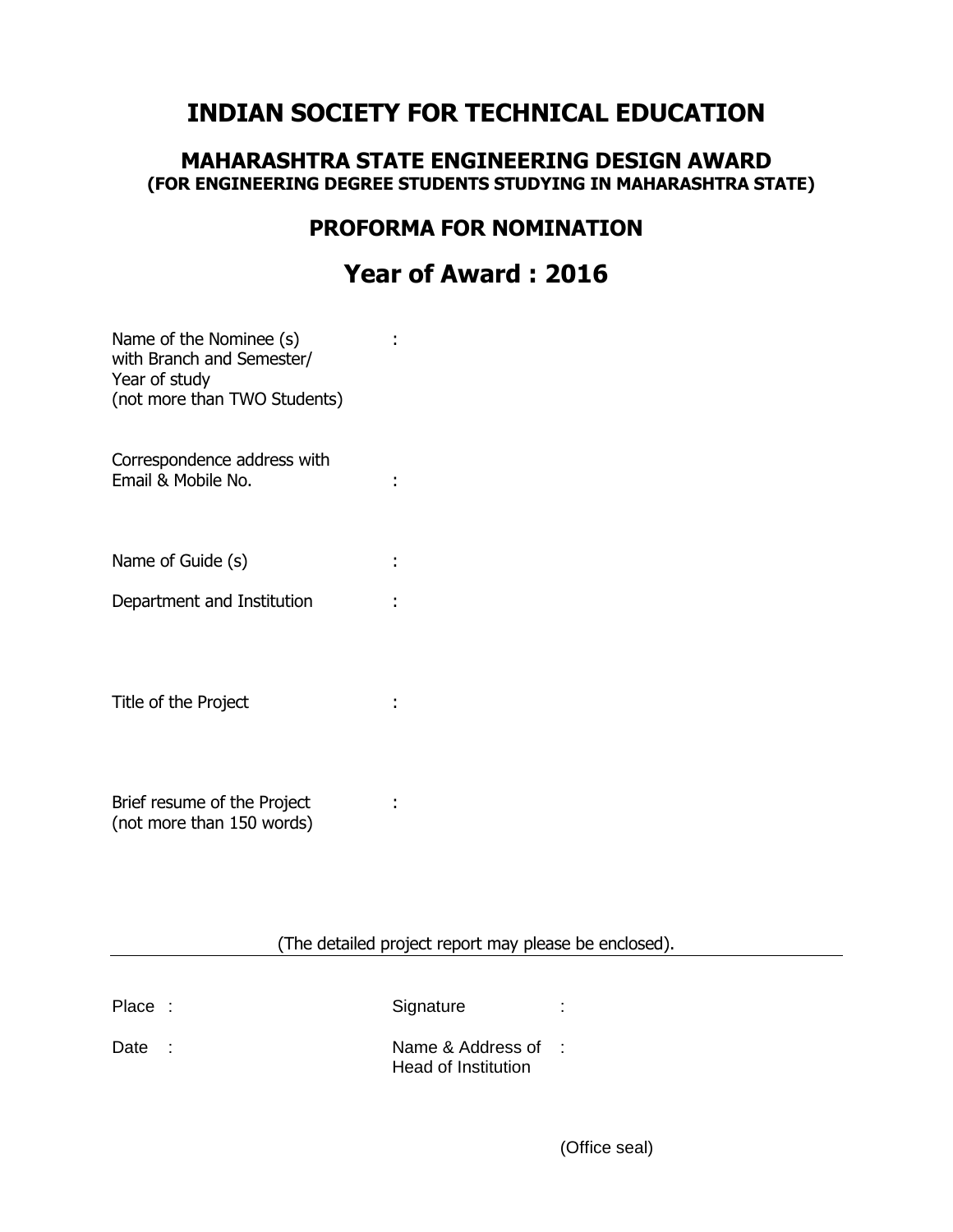## **MAHARASHTRA STATE ENGINEERING DESIGN AWARD**

# **Year of Award : 2016**

### **RESUME OF THE PROJECT**

(Please indicate in the following space the significance of the Project to industry/community, possible applications, applications already made and their impact, how the project work is different from similar work/studies already done by others, how the work can be further improved, possible limitations of the work, etc.)

Date : Signature : Signature : Signature : Signature : Signature : Signature : Signature : Signature : Signature : Signature : Signature : Signature : Signature : Signature : Signature : Signature : Signature : Signature : (Student or Guide)

> Name of Student : or Guide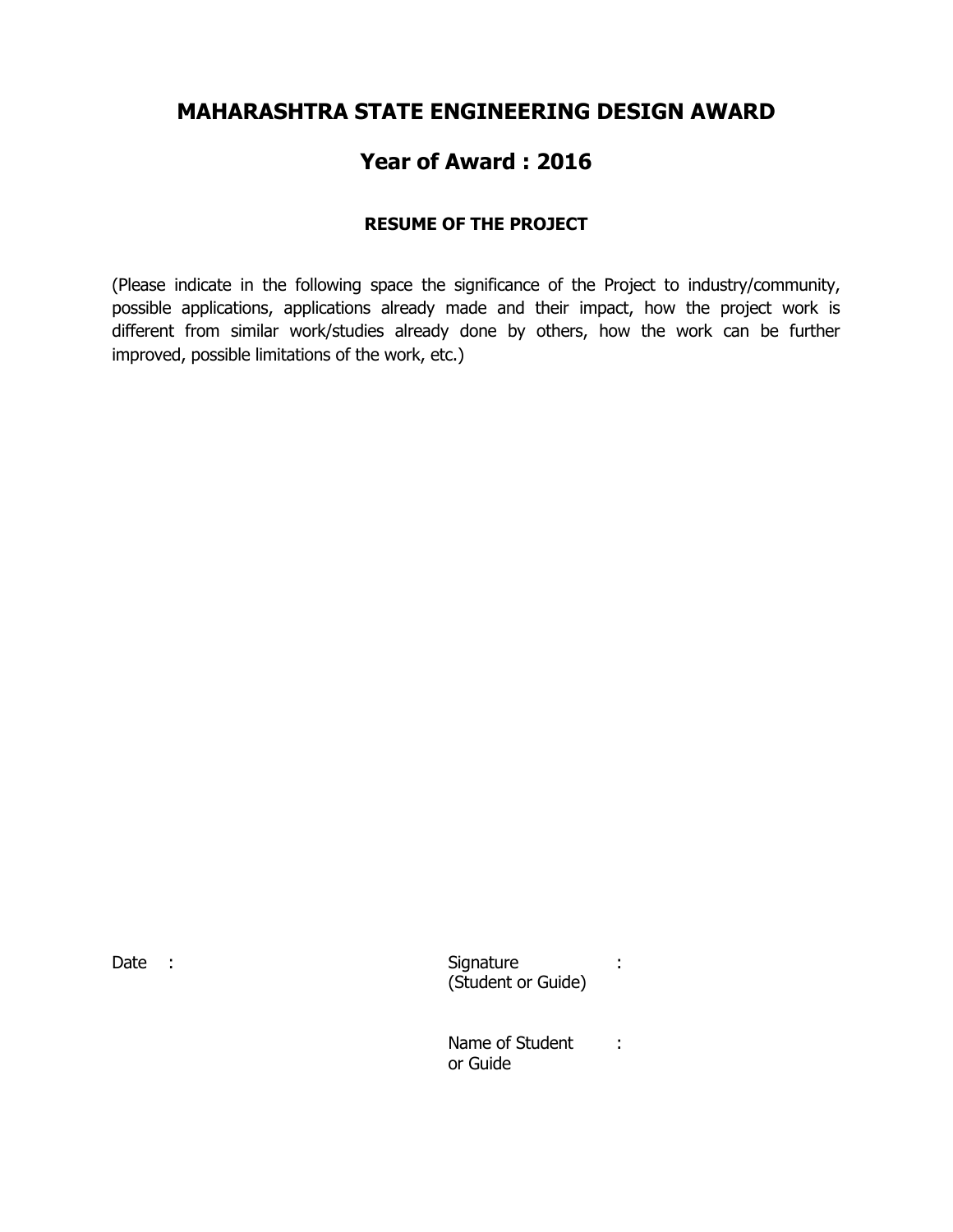## **MAHARASHTRA STATE ENGINEERING DESIGN AWARD**

#### **ANNOUNCEMENT**

#### **ABOUT THE AWARD**

In order to promote and encourage design capabilities among the engineering student community in Maharashtra State, the ISTE has instituted an annual award known as **"Maharashtra State Engineering Design State Award".** These awards are presented every year during the Annual Students Convention of ISTE.

The Awards consists of :

- i) A Cash Prize (I Prize Rs.3000/-, II Prize Rs.2000/-)
- ii) A Medallion
- iii) A Citation

For the competition, the term **"Engineering Design"** is used in a broad sense, not confined to any particular discipline or branch (like civil, mechanical, electrical, chemical, etc.) of engineering. Students are free to choose or identify on their own any design problem in any branch of Engineering. The problem chosen should be relevant to the Indian context and not trivial. The solution to the design problem can be hardware or software oriented. As examples, some design problems are indicated below:

These are only indicative and your design problem need not (confine to this list only)

- Conversion of a three-wheeler (auto rickshaw) as a small family car;
- Redesign of a three-wheeler (auto rickshaw) for more passenger comfort, including all weather comfort;
- Semi-automatic traffic signal for a busy intersection having mixed traffic;
- Methods to reduce traffic accidents;
- Novel burglar alarm and safety device;
- Proper mass transportation system for a metropolitan town like Delhi, Bombay, Calcutta, Bangalore, etc.;
- A novel system for treating and recycling used water;
- A simple desalination system to get enough drinking water for a family;
- A mobile hospital/health care system to visit rural areas;
- Design of robots for specific functions;
- Low cost sanitary system for domestic or rural use;
- Low cost techniques in house construction;
- Design of fuel-efficient choolas for domestic use;
- Novel designs in solar energy use;
- Novel designs in measuring instruments;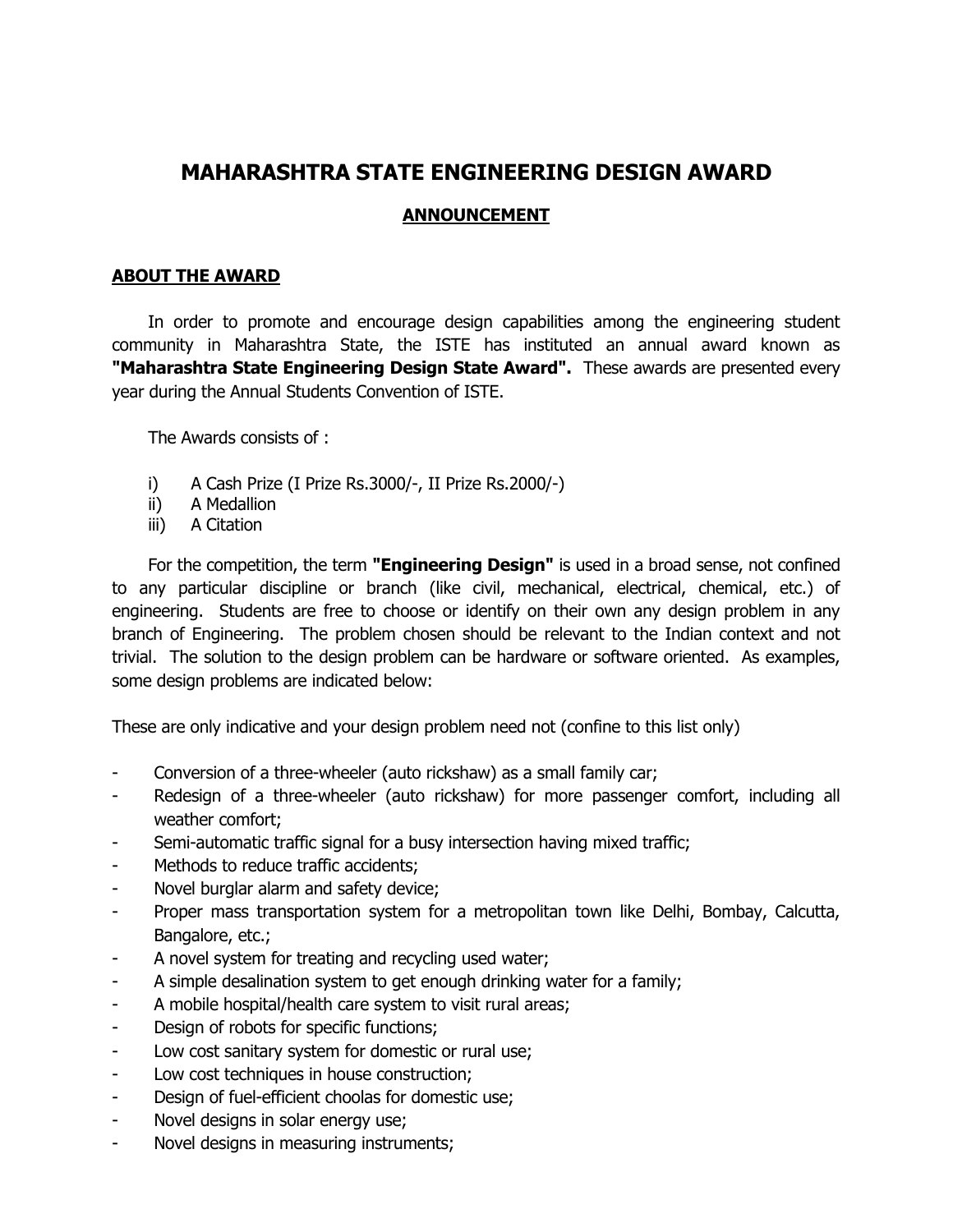- A machine to separate fertile seed from infertile seed;
- A two-stage air-water toy rocket.
- Design of a vehicle for a handicapped person.

#### **ELIGIBILITY**

Any student in any branch of engineering/technology, who is on the rolls of the institution at present (studying in Maharashtra State only) or who has completed the course during this year can complete for this award.

ONLY ENGINEERING FIRST DEGREE STUDENTS ARE ELIGIBLE TO COMPETE. Post-graduate course students are not eligible.

#### **HOW TO PROCEED**

- \* Identify a problem or task.
- \* List out various possible solutions.
- \* Determine solution constraints.
- \* Examine technical feasibility based on constraints and other factors and arrive at the best possible solution.
- \* Make detailed engineering analysis.
- \* Develop a model and test its performance.
- \* Write a good report and submit.

Note that a good final year project with some sophistication can be made use of for this competition.

Students can work on a design problem either individually or in a group of not more than TWO STUDENTS. They can also work independently or with the assistance of a faculty member or an adviser. Due weightages will be given to these factors at the time of selection.

In case two students work on a project and get the award, the cash prize will be shared between the two, certificates will be given to both, but the medallion will be given to the leader of the group only.

The design problem chosen should be such as to require about ten weeks of good work. Work should be submitted in the form of a Report, typed on A-4 size sheets, neatly bound. Only One copy of the Report is required. The Report should contain :

 Problem identification Need for a solution Possible solutions